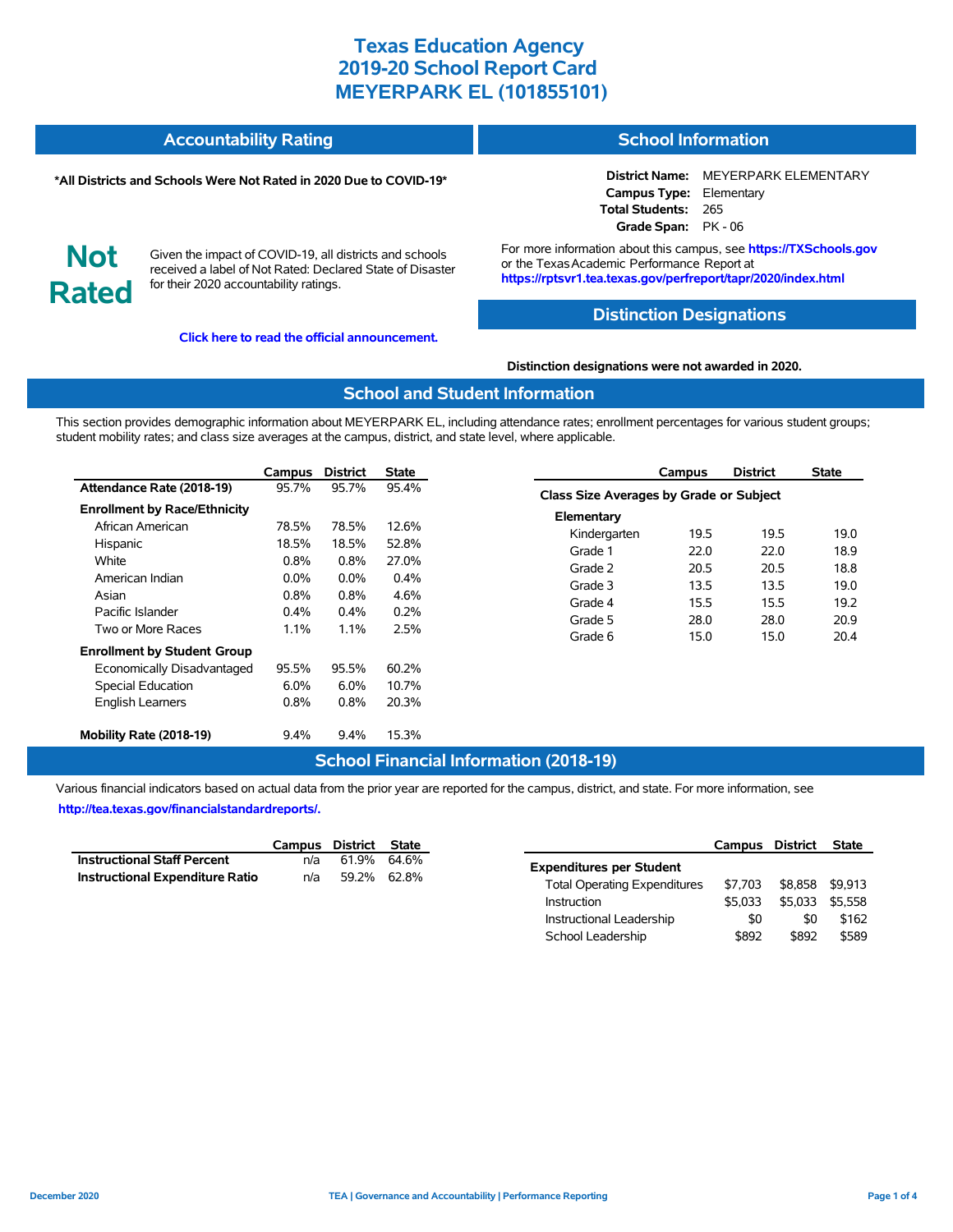### **STAAR Outcomes**

This section provides STAAR performance and Academic Growth outcomes. Academic Growth measures whether students are maintaining performance or improving from year to year. **Please note that due to the cancellation of spring 2020 State of Texas Assessments of Academic Readiness (STAAR) due to the COVID-19 pandemic, the performance of this year's report is not updated.**

|                                                                                |              |              |            |            |                                   |            |        |          |        |                | Two or                       |            |
|--------------------------------------------------------------------------------|--------------|--------------|------------|------------|-----------------------------------|------------|--------|----------|--------|----------------|------------------------------|------------|
|                                                                                |              |              |            |            | African                           |            |        | American |        | <b>Pacific</b> | <b>More</b>                  | Econ       |
|                                                                                |              | <b>State</b> |            |            | District Campus American Hispanic |            | White  | Indian   | Asian  | Islander       | Races                        | Disadv     |
| STAAR Performance Rates at Approaches Grade Level or Above (All Grades Tested) |              |              |            |            |                                   |            |        |          |        |                |                              |            |
| All Subjects                                                                   | 2019         | 78%          | 70%        | 70%        | 71%                               | 62%        |        |          | *      |                |                              | 70%        |
|                                                                                | 2018         | 77%          | 70%        | 70%        | 69%                               | 72%        |        |          |        |                | $\qquad \qquad \blacksquare$ | 71%        |
| ELA/Reading                                                                    | 2019         | 75%          | 75%        | 75%        | 76%                               | 67%        |        |          | $\ast$ |                | $\overline{a}$               | 75%        |
|                                                                                | 2018         | 74%          | 69%        | 69%        | 71%                               | 59%        |        |          | $\ast$ |                | $\overline{a}$               | 70%        |
| <b>Mathematics</b>                                                             | 2019         | 82%          | 67%        | 67%        | 67%                               | 62%        |        |          | *      |                | $\qquad \qquad \blacksquare$ | 67%        |
|                                                                                | 2018         | 81%          | 72%        | 72%        | 69%                               | 82%        |        |          | $\ast$ |                | $\overline{a}$               | 74%        |
| Writing                                                                        | 2019         | 68%          | 65%        | 65%        | 65%                               | 57%        |        |          | *      |                | $\overline{a}$               | 61%        |
|                                                                                | 2018         | 66%          | 61%        | 61%        | 60%                               | $\ast$     |        |          |        |                | $\overline{a}$               | 62%        |
| Science                                                                        | 2019         | 81%          | 71%        | 71%        | 75%                               | *          |        |          |        |                | $\qquad \qquad \blacksquare$ | 71%        |
|                                                                                | 2018         | 80%          | 72%        | 72%        | 67%                               | $\ast$     | $\ast$ |          |        |                | Ĭ.                           | 76%        |
| STAAR Performance Rates at Meets Grade Level or Above (All Grades Tested)      |              |              |            |            |                                   |            |        |          |        |                |                              |            |
| All Subjects                                                                   | 2019         | 50%          | 33%        | 33%        | 35%                               | 23%        | $\ast$ |          | *      |                | $\overline{\phantom{a}}$     | 33%        |
|                                                                                | 2018         | 48%          | 29%        | 29%        | 29%                               | 23%        | $\ast$ |          | $\ast$ |                | $\overline{a}$               | 31%        |
| ELA/Reading                                                                    | 2019         | 48%          | 37%        | 37%        | 42%                               | 19%        |        |          | $\ast$ |                | $\overline{\phantom{a}}$     | 38%        |
|                                                                                | 2018         | 46%          | 30%        | 30%        | 29%                               | 29%        |        |          | $\ast$ |                | L,                           | 32%        |
| Mathematics                                                                    | 2019         | 52%          | 30%        | 30%        | 30%                               | 24%        |        |          | $\ast$ |                | $\overline{a}$               | 29%        |
|                                                                                | 2018         | 50%          | 34%        | 34%        | 35%                               | 24%        |        |          | $\ast$ |                | $\overline{\phantom{a}}$     | 36%        |
| Writing                                                                        | 2019         | 38%          | 16%        | 16%        | 17%                               | 14%        |        |          | $\ast$ |                | $\overline{a}$               | 18%        |
|                                                                                | 2018         | 41%          | 26%        | 26%        | 30%                               | $\ast$     |        |          |        |                | $\overline{a}$               | 29%        |
| Science                                                                        | 2019         | 54%          | 46%        | 46%        | 45%                               | $\ast$     |        |          |        |                | $\overline{a}$               | 46%        |
|                                                                                | 2018         | 51%          | 6%         | 6%         | 0%                                | $\ast$     | $\ast$ |          |        |                | $\overline{a}$               | 6%         |
|                                                                                |              |              |            |            |                                   |            |        |          |        |                |                              |            |
| STAAR Performance Rates at Masters Grade Level (All Grades Tested)             |              |              |            |            |                                   |            |        |          |        |                | $\overline{a}$               |            |
| All Subjects                                                                   | 2019<br>2018 | 24%<br>22%   | 15%        | 15%<br>11% | 16%<br>11%                        | 11%<br>10% |        |          | $\ast$ |                | $\overline{\phantom{a}}$     | 16%<br>12% |
|                                                                                |              | 21%          | 11%<br>17% | 17%        |                                   |            | $\ast$ |          | $\ast$ |                | $\overline{a}$               | 17%        |
| ELA/Reading                                                                    | 2019<br>2018 | 19%          |            | 14%        | 18%                               | 10%<br>12% |        |          | $\ast$ |                | $\overline{a}$               |            |
|                                                                                |              |              | 14%        |            | 13%                               |            |        |          | $\ast$ |                | $\overline{a}$               | 15%        |
| Mathematics                                                                    | 2019<br>2018 | 26%<br>24%   | 15%        | 15%        | 15%                               | 10%        |        |          |        |                | $\overline{a}$               | 14%<br>10% |
|                                                                                | 2019         | 14%          | 10%<br>6%  | 10%<br>6%  | 10%<br>9%                         | 12%<br>0%  |        |          | $\ast$ |                | $\overline{a}$               | 7%         |
| Writing                                                                        |              |              | 13%        | 13%        |                                   | $\ast$     |        |          |        |                |                              | 14%        |
|                                                                                | 2018         | 13%          |            | 25%        | 15%                               | *          |        |          |        |                | $\qquad \qquad \blacksquare$ |            |
| Science                                                                        | 2019         | 25%          | 25%        |            | 20%                               | $\ast$     | $\ast$ |          |        |                | $\overline{\phantom{a}}$     | 25%<br>0%  |
|                                                                                | 2018         | 23%          | 0%         | 0%         | 0%                                |            |        |          |        |                | $\overline{\phantom{a}}$     |            |
| <b>Academic Growth Score (All Grades Tested)</b>                               |              |              |            |            |                                   |            |        |          |        |                |                              |            |
| <b>Both Subjects</b>                                                           | 2019         | 69           | 61         | 61         | 66                                | 36         |        |          | $\ast$ |                |                              | 61         |
|                                                                                | 2018         | 69           | 62         | 62         | 61                                | 61         |        |          |        |                | $\overline{a}$               | 61         |
| ELA/Reading                                                                    | 2019         | 68           | 65         | 65         | 70                                | 40         |        |          | $\ast$ |                | $\overline{a}$               | 66         |
|                                                                                | 2018         | 69           | 60         | 60         | 59                                | 64         |        |          |        |                |                              | 60         |
| <b>Mathematics</b>                                                             | 2019         | 70           | 58         | 58         | 63                                | 33         |        |          | $\ast$ |                |                              | 56         |
|                                                                                | 2018         | 70           | 63         | 63         | 63                                | 59         |        |          |        |                |                              | 62         |

? Indicates that the data for this item were statistically improbable or were reported outside a reasonable range.<br>- Indicates zero observations reported for this group.<br>\* Indicates results are masked due to small numbers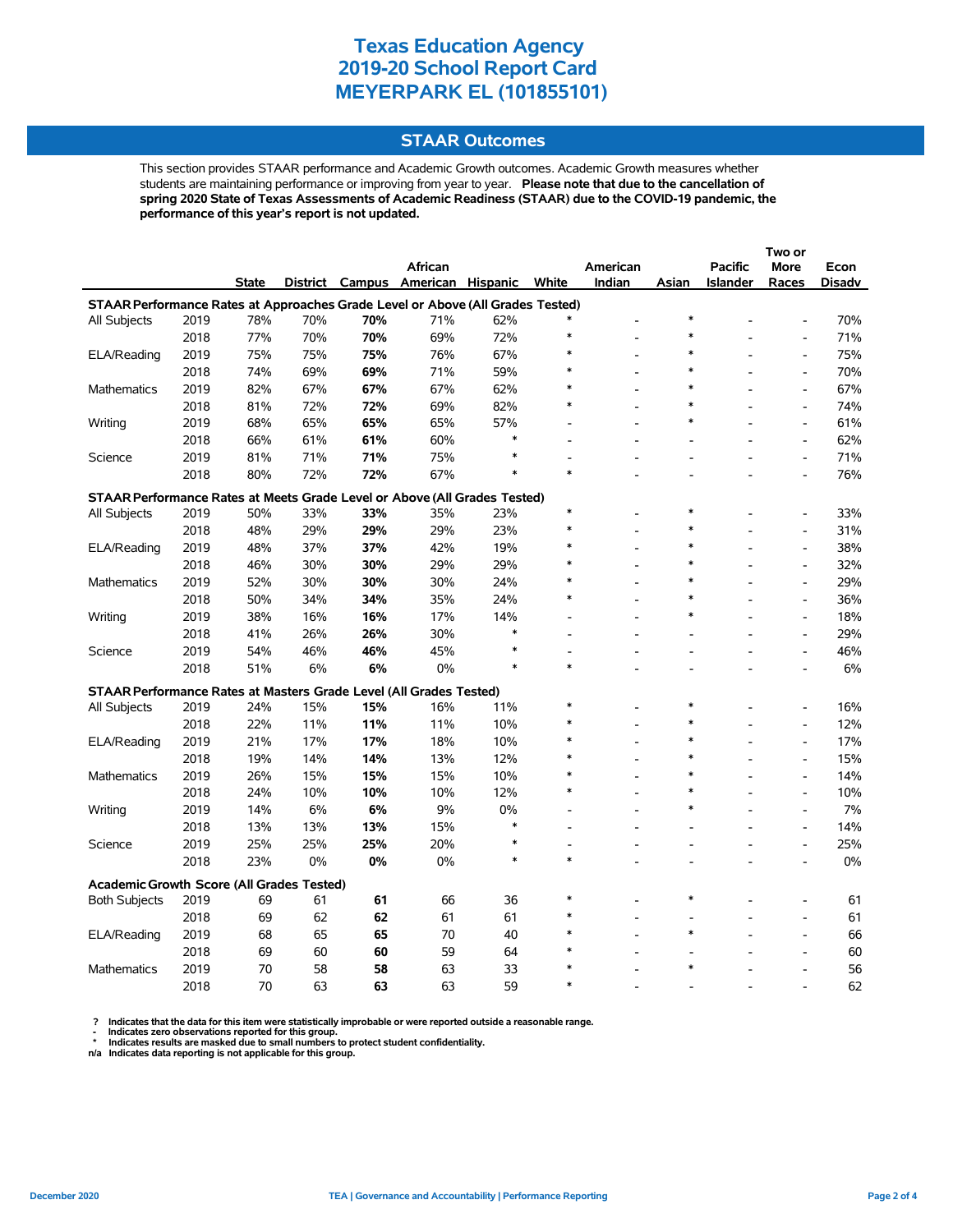## **Prior-Year Non-Proficient and Student Success Initiative STAAR Outcomes**

Progress of Prior-Year Non-Proficient Students shows STAAR performance rates for students who did not perform satisfactorily in 2017-18 but did in 2018-19. Student Success Initiative shows rates related to the requirement for students to demonstrate proficiency on the reading and mathematics STAAR in grades 5 and 8. **Please note that due to the cancellation of spring 2020 State of Texas Assessments of Academic Readiness (STAAR) due to the COVID-19 pandemic, this year's report is not updated.**

|                                                |              |                 |                                                   |                                                                       | Two or          |       |          |       |                 |             |               |
|------------------------------------------------|--------------|-----------------|---------------------------------------------------|-----------------------------------------------------------------------|-----------------|-------|----------|-------|-----------------|-------------|---------------|
|                                                |              |                 |                                                   | African                                                               |                 |       | American |       | <b>Pacific</b>  | <b>More</b> | Econ          |
|                                                | <b>State</b> | <b>District</b> | Campus                                            | American                                                              | <b>Hispanic</b> | White | Indian   | Asian | <b>Islander</b> | Races       | <b>Disadv</b> |
| Progress of Prior-Year Non-Proficient Students |              |                 |                                                   |                                                                       |                 |       |          |       |                 |             |               |
| Sum of Grades 4-8                              |              |                 |                                                   |                                                                       |                 |       |          |       |                 |             |               |
| Reading                                        |              |                 |                                                   |                                                                       |                 |       |          |       |                 |             |               |
| 2019                                           | 41%          | 53%             | 53%                                               | 62%                                                                   | ∗               |       |          |       |                 |             | 56%           |
| 2018                                           | 38%          | $\ast$          | $\star$                                           | $\ast$                                                                | $\ast$          |       |          |       |                 |             | $\ast$        |
| <b>Mathematics</b>                             |              |                 |                                                   |                                                                       |                 |       |          |       |                 |             |               |
| 2019                                           | 45%          | 33%             | 33%                                               | 33%                                                                   | *               |       |          |       |                 |             | 35%           |
| 2018                                           | 47%          | 31%             | 31%                                               | $\ast$                                                                | *               |       |          |       |                 |             | $\ast$        |
| <b>Students Success Initiative</b>             |              |                 |                                                   |                                                                       |                 |       |          |       |                 |             |               |
| <b>Grade 5 Reading</b>                         |              |                 |                                                   |                                                                       |                 |       |          |       |                 |             |               |
|                                                |              |                 |                                                   | Students Meeting Approaches Grade Level on First STAAR Administration |                 |       |          |       |                 |             |               |
| 2019                                           | 78%          | 63%             | 63%                                               | 70%                                                                   | $\ast$          |       |          |       |                 |             | 63%           |
|                                                |              |                 | <b>Students Requiring Accelerated Instruction</b> |                                                                       |                 |       |          |       |                 |             |               |
| 2019                                           | 22%          | 38%             | 38%                                               | 30%                                                                   | $\ast$          |       |          |       |                 |             | 38%           |
| <b>STAAR Cumulative Met Standard</b>           |              |                 |                                                   |                                                                       |                 |       |          |       |                 |             |               |
| 2019                                           | 86%          | 88%             | 88%                                               | 95%                                                                   |                 |       |          |       |                 |             | 88%           |
| <b>Grade 5 Mathematics</b>                     |              |                 |                                                   |                                                                       |                 |       |          |       |                 |             |               |
|                                                |              |                 |                                                   | Students Meeting Approaches Grade Level on First STAAR Administration |                 |       |          |       |                 |             |               |
| 2019                                           | 83%          | 46%             | 46%                                               | 45%                                                                   |                 |       |          |       |                 |             | 46%           |
|                                                |              |                 | Students Requiring Accelerated Instruction        |                                                                       |                 |       |          |       |                 |             |               |
| 2019                                           | 17%          | 54%             | 54%                                               | 55%                                                                   | $\ast$          |       |          |       |                 |             | 54%           |
| <b>STAAR Cumulative Met Standard</b>           |              |                 |                                                   |                                                                       |                 |       |          |       |                 |             |               |
| 2019                                           | 90%          | 75%             | 75%                                               | 75%                                                                   | *               |       |          |       |                 |             | 75%           |

 **? Indicates that the data for this item were statistically improbable or were reported outside a reasonable range.**

 **- Indicates zero observations reported for this group. \* Indicates results are masked due to small numbers to protect student confidentiality.**

**n/a Indicates data reporting is not applicable for this group.**